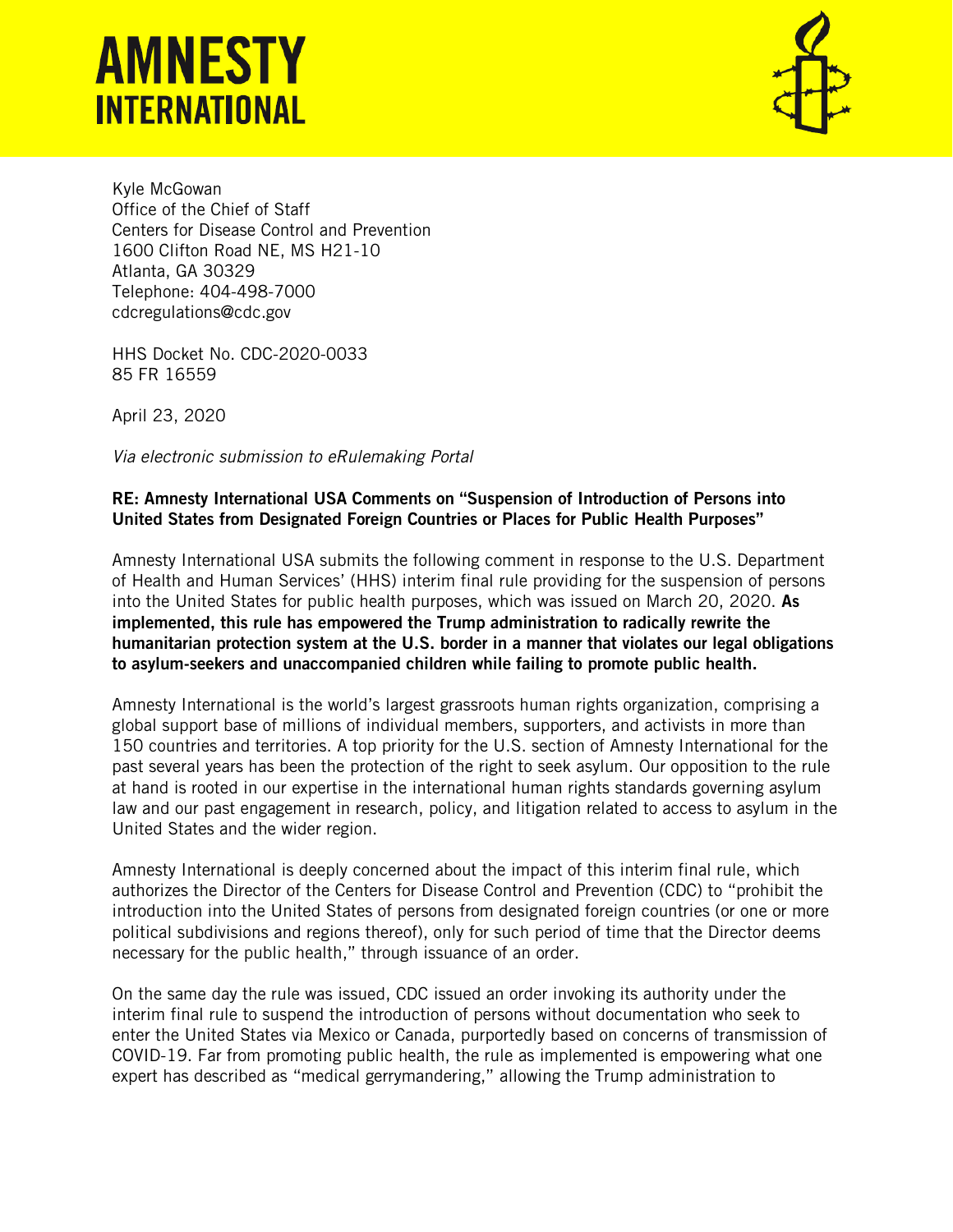unilaterally excise protections for asylum-seekers and unaccompanied children.<sup>1</sup> It has served as the engine for mass, unlawful expulsions across the southwest border: over 10,000 individuals, including hundreds of unaccompanied children, were reportedly expelled in just the first two weeks after the rule went into effect.<sup>2</sup>

### The interim final rule fails to meaningfully address public health concerns

While the rule is ostensibly grounded in concerns about disease transmission, as implemented, it fails to meaningfully address these concerns.

For one, while the rule is aimed at preventing the introduction of individuals who have previously been in congregate settings or who cannot quarantine or self-isolate, it does not actually apply to such individuals universally. For example, the rule exempts U.S. citizens and permanent residents, even if these individuals lack places to self-isolate or have previously been in congregate settings, like cruise ships, where significant outbreaks of COVID-19 have already occurred.

Furthermore, in the case of COVID-19, the rule is being applied to restrict only certain travelers at land borders – even though transportation hubs, like airports and cruise terminals, are also "conducive to disease transmission," as the text accompanying the rule notes. $3$  The rule is not being used to bar travel by tourists arriving by plane or ship, even though these modes of transportation are explicitly listed by HHS as congregate settings with higher risk of disease transmission than land travel. A travel restriction issued the same day as the rule limits border travel to "essential" travel only, but still provides broad exceptions for travel related to education, trade and commerce.<sup>4</sup> The rule is thus being used to target certain classes of noncitizens in a manner unrelated to potential public health risks.

While the order on which the rule is based assumes that noncitizens without documentation must be barred from entry because they otherwise will be introduced into congregate settings such as detention centers, this is simply not true. The U.S. Department of Homeland Security (DHS) is not required to hold asylum-seekers in congregate settings; it has legal authority to expeditiously parole asylum-seekers into the United States to await their asylum proceedings in U.S. immigration courts.<sup>5</sup> And the vast majority of asylum-seekers have homes in the United States where they could safely practice self-isolation, when needed. For example, an October 2019 study of 607 asylum-seekers subject to the Migrant Protection Protocols, otherwise known as the "Remain in Mexico" program, found that nearly 92 percent had family or close friends in the United States.<sup>6</sup>

 $1$  Lucas Guttentag, "Coronavirus Border Expulsions: CDC's Assault on Asylum Seekers and Unaccompanied Minors," Just Security, Apr. 13, 2020, [https://www.justsecurity.org/69640/coronavirus-border-expulsions-cdcs-assault-on](https://www.justsecurity.org/69640/coronavirus-border-expulsions-cdcs-assault-on-asylum-seekers-and-unaccompanied-minors/)[asylum-seekers-and-unaccompanied-minors/.](https://www.justsecurity.org/69640/coronavirus-border-expulsions-cdcs-assault-on-asylum-seekers-and-unaccompanied-minors/)

<sup>2</sup> Nina Lakhani, "US using coronavirus pandemic to unlawfully expel asylum seekers, says UN," The Guardian, Apr. 17, 2020, [https://www.theguardian.com/world/2020/apr/17/us-asylum-seekers-coronavirus-law-un.](https://www.theguardian.com/world/2020/apr/17/us-asylum-seekers-coronavirus-law-un)

<sup>3</sup> 85 Fed. Reg. 16559, 16561.

<sup>4</sup> 85 Fed. Reg. 16547.

<sup>5</sup> *See* 8 U.S.C. § 1182(d)(5)(A); 8 C.F.R. § 212.5.

<sup>6</sup> Tom K. Wong, "Seeking Asylum: Part 2," U.S. Immigration Policy Center at UC San Diego, Oct. 29, 2019, [https://usipc.ucsd.edu/publications/usipc-seeking-asylum-part-2-final.pdf,](https://usipc.ucsd.edu/publications/usipc-seeking-asylum-part-2-final.pdf) at 13.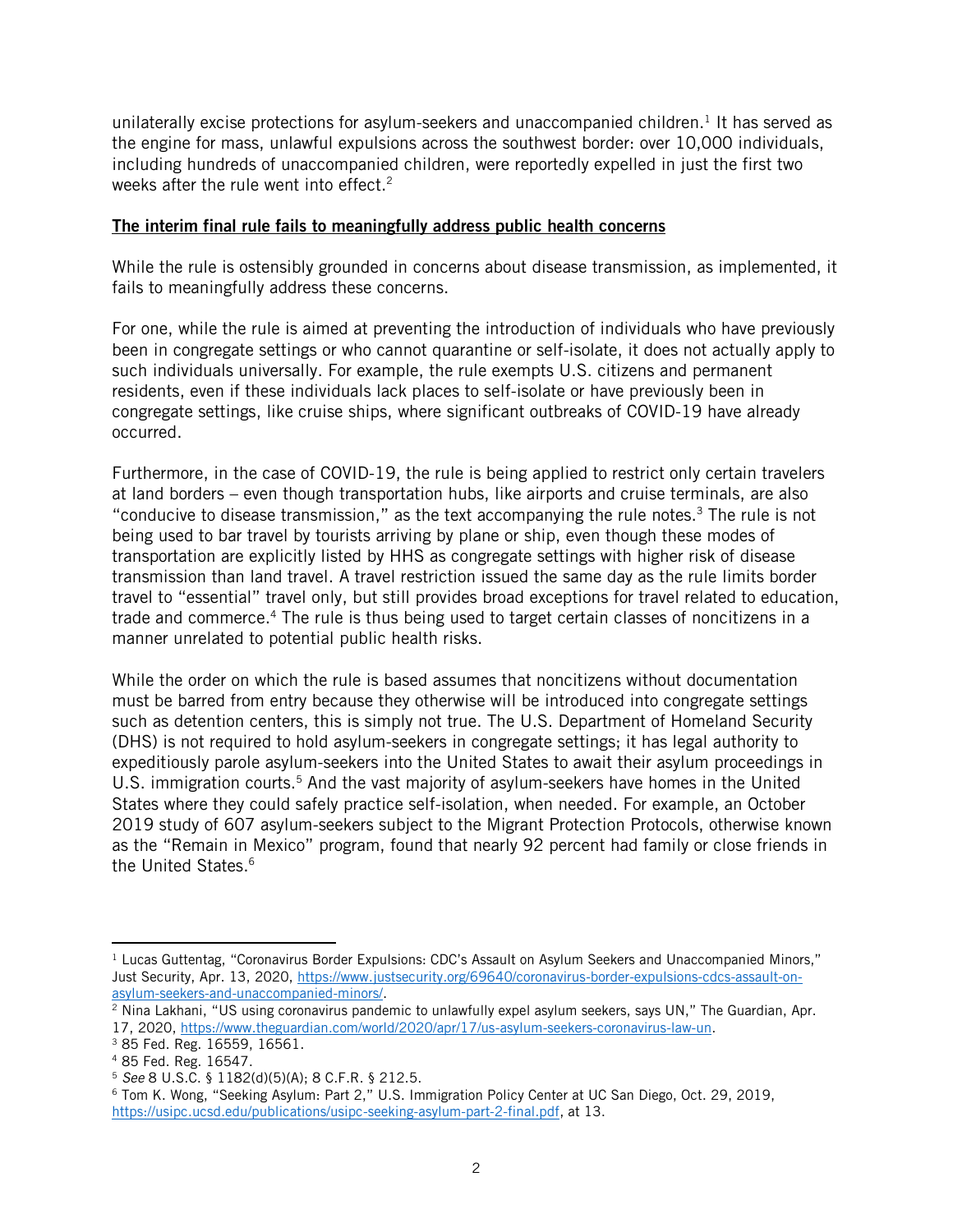#### The interim final rule has empowered mass violations of the right to seek asylum

The new rule grants the United State expansive powers to expel individuals without affording them access to an asylum procedure, as domestic and international law require.

Although the text accompanying the interim final rule states that the CDC will "coordinate with the Secretary of State in order to ensure compliance with the international legal obligations of the United States," the rule, as implemented, demonstrates no such compliance. In practice, the rule has empowered potential mass *refoulement* of people seeking safety at U.S. borders.

A core legal obligation of the United States is the duty not to return individuals to places where they may face persecution or torture (otherwise known as the principle of non-*refoulement*). To comply with non-*refoulement*, states must screen individuals for fear of possible persecution or torture prior to transferring or returning them. Failure to do so contradicts U.S. international treaty obligations under the 1951 Convention Relating to the Status of Refugees and its accompanying Protocol, as well as the United Nations Convention against Torture and Other Cruel, Inhuman or Degrading Treatment or Punishment, which require the United States not to send individuals to places where they may face serious harm amounting to persecution or torture. <sup>7</sup> Those obligations are reflected in domestic law, which explicitly guarantee individuals an opportunity to request protection at ports of entry or after crossing into the United States.<sup>8</sup>

The United Nations High Commissioner for Refugees, which interprets states' legal obligations under the Refugee Convention and Protocol, has clarified in recent guidance that states cannot impose "blanket measure[s] to preclude the admission of refugees or asylum-seekers" in response to the COVID-19 pandemic.<sup>9</sup> Yet the rule, as implemented through the order, has proved to be exactly that: a blanket measure that effectively bans all asylum-seekers from protection.

Guidance reportedly provided to the U.S. Border Patrol instructing agents to expel individuals under the authority provided by this rule also fails to make reference to protections for asylumseekers under the Refugee Protocol or domestic law.<sup>10</sup> Alarmingly, the guidance demonstrates that the administration is interpreting its authority under the rule as superseding its mandatory duty of *non-refoulement*. <sup>11</sup> Instead, asylum-seekers are referred to asylum officers only if they make an "affirmative, spontaneous, and reasonably believable claim" they might be tortured.

<sup>7</sup> UN General Assembly, Convention Relating to the Status of Refugees, July 28, 1951, United Nations, Treaty Series, vol. 189, p. 137, available at: [https://www.refworld.org/docid/3be01b964.html,](https://www.refworld.org/docid/3be01b964.html) art. 33; UN General Assembly, Convention Against Torture and Other Cruel, Inhuman or Degrading Treatment or Punishment, Dec. 10 1984, United Nations Treaty Series, vol. 1465, p. 85, [https://www.refworld.org/docid/3ae6b3a94.html,](https://www.refworld.org/docid/3ae6b3a94.html) art. 3.

<sup>8</sup> 8 U.S.C. § 1158(a)(1) (asylum); 8 U.S.C. § 1231(b)(3) (withholding of removal); 8 C.F.R. § 208.16(c) (CAT). <sup>9</sup> U.N. High Commissioner for Refugees, "Key Legal Considerations on access to territory for persons in need of international protection in the context of the COVID-19 response," Mar. 16, 2020,

[https://www.refworld.org/docid/5e7132834.html.](https://www.refworld.org/docid/5e7132834.html) Similarly, the UN Subcommittee on Prevention of Torture has publicly stated that the prohibition on *refoulement* contained in the Convention Against Torture cannot be ignored during the COVID-19 crisis. "Advice of the Subcommittee on Prevention of Torture to States Parties and National Preventive Mechanisms relating to the Coronavirus Pandemic," Mar. 25, 2020,

[https://www.ohchr.org/Documents/HRBodies/OPCAT/AdviceStatePartiesCoronavirusPandemic2020.pdf.](https://www.ohchr.org/Documents/HRBodies/OPCAT/AdviceStatePartiesCoronavirusPandemic2020.pdf)

<sup>&</sup>lt;sup>10</sup> Dara Lind, "Leaked Border Patrol Memo Tells Agents to Send Migrants Back Immediately — Ignoring Asylum Law," April 2, 2020[, https://www.propublica.org/article/leaked-border-patrol-memo-tells-agents-to-send-migrants-back](https://www.propublica.org/article/leaked-border-patrol-memo-tells-agents-to-send-migrants-back-immediately-ignoring-asylum-law)[immediately-ignoring-asylum-law.](https://www.propublica.org/article/leaked-border-patrol-memo-tells-agents-to-send-migrants-back-immediately-ignoring-asylum-law)

<sup>11</sup> "COVID-19 CAPIO," available at [https://www.documentcloud.org/documents/6824221-COVID-19-CAPIO.html.](https://www.documentcloud.org/documents/6824221-COVID-19-CAPIO.html)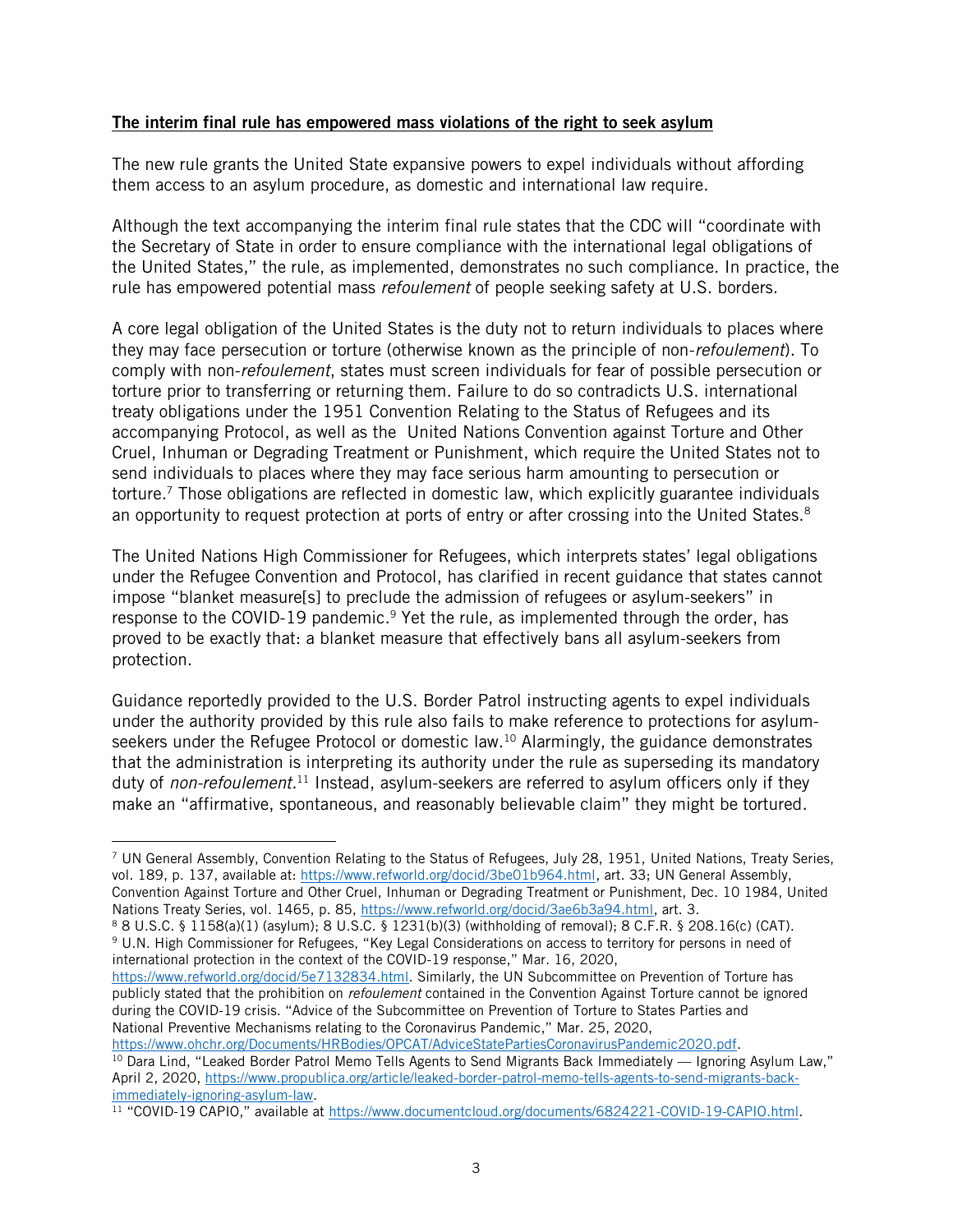This woefully inadequate "screening" is unlikely to offer any meaningful protection in practice: a person who has faced or who fears facing torture would be unlikely to spontaneously communicate this fact, without any prompting, to a uniformed border agent.

### The interim final rule is eviscerating vital protections for unaccompanied children

The new rule has also allowed the Trump administration to overwrite congressionally mandated protections for unaccompanied children that are vital to their safety and wellbeing.

The rule itself is alarmingly silent on safeguards for unaccompanied children. The implementation of the rule has exploited that silence, empowering DHS to bar and expel children at the U.S. border, in direct violation of the Trafficking Victims Protection Reauthorization Act of 2008 (TVPRA), a federal law designed to protect unaccompanied children from human trafficking and other harm.<sup>12</sup> Neither the rule nor the CDC order issued based on powers granted by the rule provide any explanation or legal justification for failure to comply with these mandatory legal obligations.

While unaccompanied children make up fewer than 10% of people encountered at the southern border, they are among the most at-risk groups seeking protection in the United States.<sup>13</sup> Prior to the passage of the TVPRA, unaccompanied children were summarily turned away at the U.S.- Mexico border, leading many to end up in the hands of smugglers and traffickers seeking to exploit or otherwise harm them.<sup>14</sup>

Under the TVPRA, U.S. Customs and Border Protection (CBP) officials must determine whether children it encounters are unaccompanied, and if they are, to transfer them from CBP custody to the custody of the Office of Refugee Resettlement (ORR) within 72 hours.<sup>15</sup> Once in ORR custody, the TVPRA then requires the government to make efforts to reunify these children with family members or other sponsors while their legal claims are decided.<sup>16</sup> The TVPRA also requires the government to screen children to determine whether they were survivors of trafficking or at future risk of being trafficked or persecuted in the U.S. or their home countries.<sup>17</sup> Finally, the TVPRA provides important procedural protections for unaccompanied children's legal claims, including the right to apply for asylum in a non-adversarial process and to have their cases heard before an immigration judge.<sup>18</sup>

Under the new rule, however, DHS is flouting these critical requirements, summarily expelling unaccompanied children without providing them proper screening, placing them into immigration court proceedings, or referring them to ORR. Reported U.S. Border Patrol guidance fails to even reference protections for unaccompanied children under the TVPRA.<sup>19</sup>

<sup>&</sup>lt;sup>12</sup> William Wilberforce Trafficking Victims Protection Reauthorization Act of 2008 (P.L. 110-457).

<sup>&</sup>lt;sup>13</sup> Letter from Sen. Dianne Feinstein, Rep. Jerry Nadler, et al., to Acting DHS Secretary Chad Wolf, Mar. 20, 2020, available at https://judiciary.house.gov/uploadedfiles/3.30.2020 letter to dhs re tvpra.pdf.

<sup>&</sup>lt;sup>14</sup> Women's Refugee Commission et al., "Protecting Unaccompanied Children: The Office of Refugee Resettlement and the TVPRA," Dec. 2019, [https://www.womensrefugeecommission.org/research-resources/protecting-unaccompanied](https://www.womensrefugeecommission.org/research-resources/protecting-unaccompanied-children-the-office-of-refugee-resettlement-orr-and-the-trafficking-victims-protection-reauthorization-act-tvpra/)[children-the-office-of-refugee-resettlement-orr-and-the-trafficking-victims-protection-reauthorization-act-tvpra/.](https://www.womensrefugeecommission.org/research-resources/protecting-unaccompanied-children-the-office-of-refugee-resettlement-orr-and-the-trafficking-victims-protection-reauthorization-act-tvpra/)  $158$  U.S.C. § 1232(b)(3).

<sup>16</sup> *Id.* § 1232(c).

<sup>17</sup> *Id.* § 1232(a)(4).

<sup>18</sup> *See supra* note 13.

<sup>19</sup> *See supra* note 11.